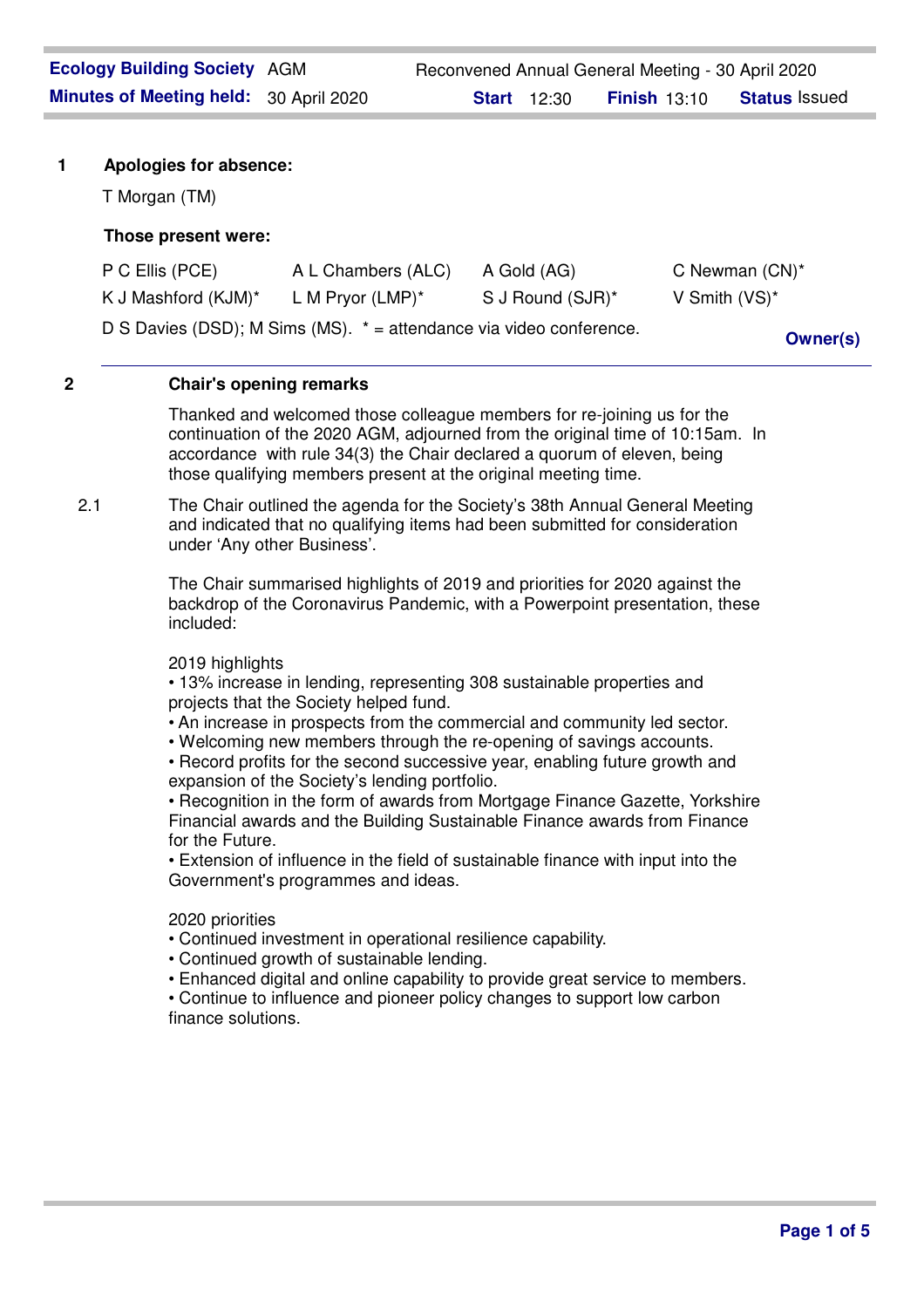## **3 Ordinary Resolutions**

Resolution 1 – to Receive the Annual Report and Accounts for the year ended 31 December 2019

Finance Director, Amanda Chambers, presented the Society's 2019 Annual Report and Accounts

with a Powerpoint presentation.

The presentation showed five-year comparatives and included:

- Interest Earned and Paid
- Administration cost and management expense
- Mortgage assets and savings
- Reserves and profit.

#### 3.1 Resolution 2 – to appoint BDO LLP as auditors

In the absence of Tim Morgan, Chair of the Audit Committee, Amanda Chambers presented resolution 2 - to appoint BDO LLP as auditors. Each year at the AGM, members are asked to authorise the reappointment or selection of a new auditor.

The rules on compulsory retirement from an audit position meant KPMG would have to stand down after 2020 audit (latest). In 2019 the Society looked at eligible firms who had expressed a desire to participate. In doing this we took account of members' views that it would be good to work with a firm outside the "Big Four" if possible.

A few medium sized firms are now coming into the market and we are recommending one of those, BDO, as our new auditor from this year. They are building an expertise in these types of audit (at selection BDO had seven Building Society clients). They showed real interest in the work and ethos of the Society.

3.1.1 Members were asked to vote on Resolution 1 – To receive the Annual Report and Accounts.

> Members were asked to vote on Resolution 2 – To appoint BDO LLP as auditors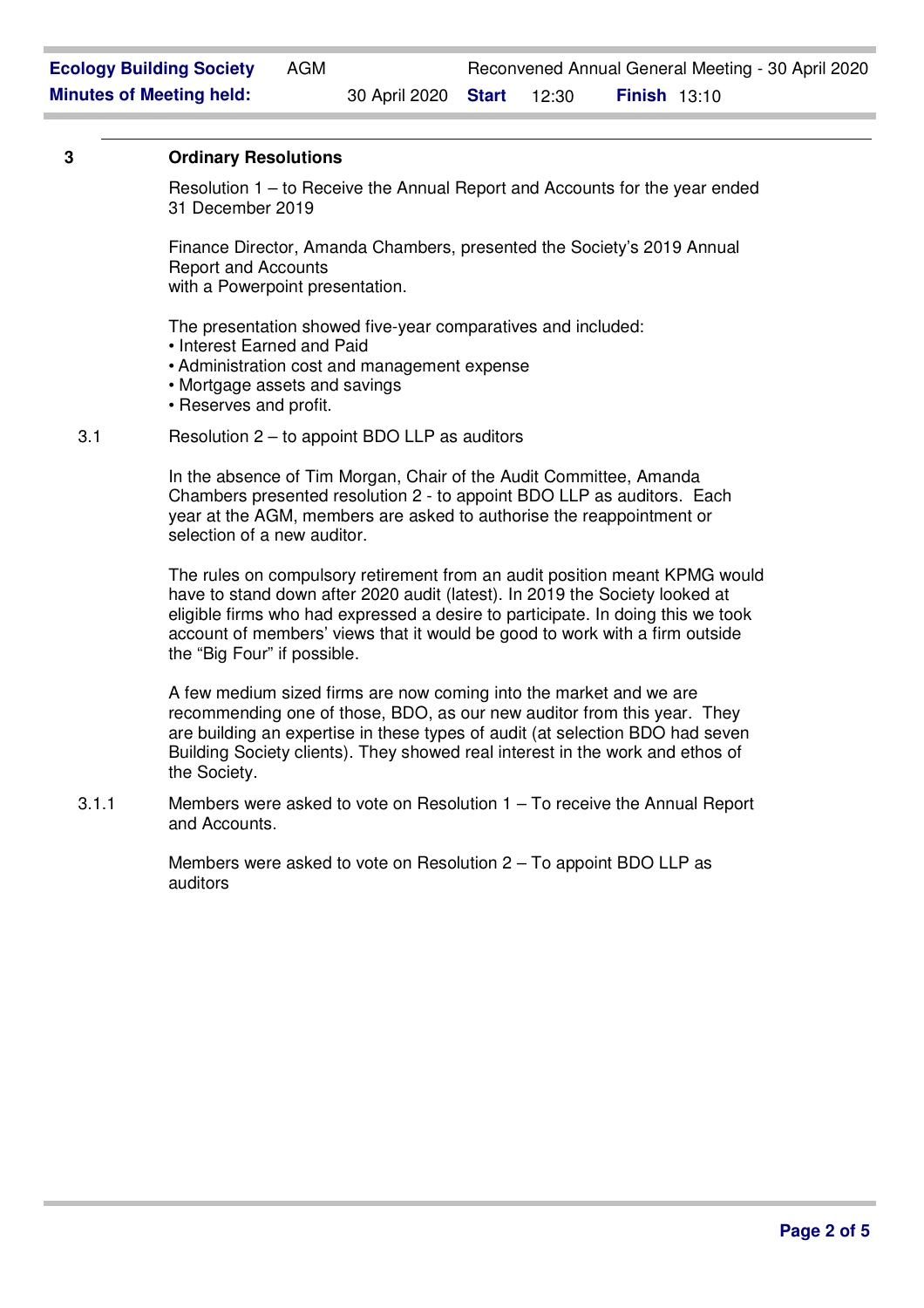# 3.2 Resolution 3 – to approve the Director's Remuneration Report

Chair of the Remuneration Committee, Andrew Gold (AG), presented the report for the year ended 31 December 2019.

AG explained that the Society has maintained its continuous commitment to fair pay; being one of the first Societies to have set a limit of highest to lowest paid employee, which was set, in consultation with members, at 8:1. The current pay ratio is 6.14:1.

Another key development in 2019 remuneration was that the Executive Directors no longer participate in any variable pay schemes. The Society has not had a 'bonus culture' but nevertheless took steps in 2019 to remove the modest variable pay arrangements that were in place for Executive Directors.

AG highlighted that the Remuneration Policy continues to be mindful of gender pay and equally the Society retained the Living Wage Employer accreditation.

3.2.1 Members were asked to vote on Resolution 3 – to approve the Director's Remuneration Report.

# **4 Director Elections**

Denise Davies (DSD), Secretary, informed members that three members of the Board were seeking election and two members of the Board seeking were re-election at this AGM.

The Board recommended the five individuals standing for election.

4.1 Resolution 4.1 – to elect Amanda Louise Chambers

DSD introduced Amanda Chambers for election to the Board for her first term of office having been co-opted as a director under Rule 25.

Members were asked to vote on Resolution 4.1 – to elect Amanda Louise Chambers to the Board.

4.2 Resolution 4.2 – to elect Kerry Jean Mashford

DSD introduced Kerry Mashford for election to the Board, for her first term of office having been co-opted as a director under Rule 25.

Members were asked to vote on Resolution 4.2 – to elect Kerry Jean Mashford to the Board.

4.3 Resolution 4.3 – to re-elect Timothy David Morgan

DSD introduced Tim Morgan for re-election to the Board, for his third term of office having retired by rotation under Rule 26(2).

Members were asked to vote on Resolution 4.3 – to re-elect Timothy David Morgan to the Board.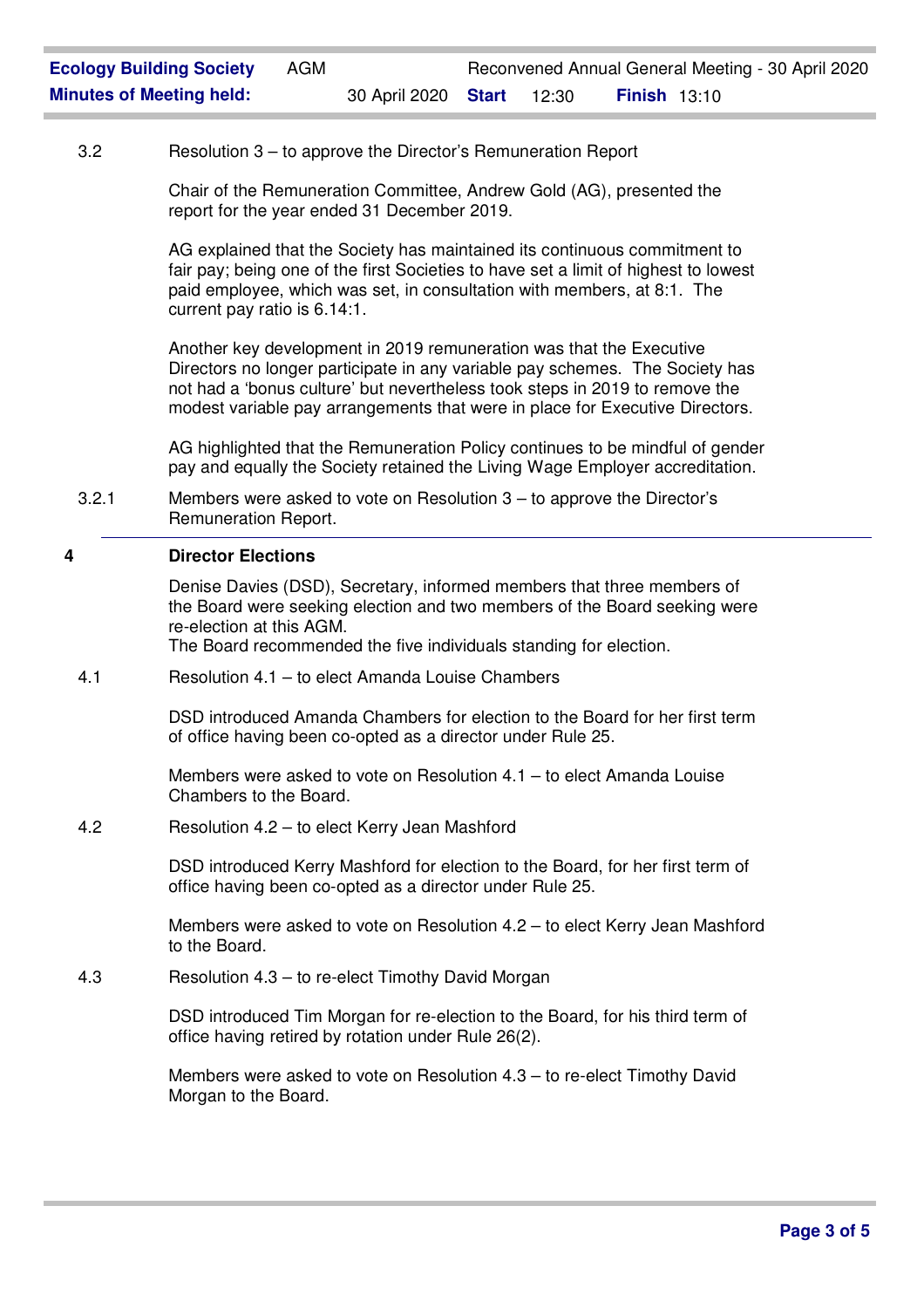# 4.4 Resolution 4.4 – to re-elect Christopher Jon Newman

DSD introduced Chris Newman for re-election to the Board, for his third term of office having retired by rotation under Rule 26(2).

Members were asked to vote on Resolution 4.3 – to re-elect Christopher Jon Newman to the Board.

## 4.5 Resolution 4.5 – to elect Louise Margaret Pryor

DSD introduced Louise Pryor for election to the Board, for her first term of office having been co-opted as a director under Rule 25.

Members were asked to vote on Resolution 4.2 – to elect Louise Margaret Pryor to the Board.

#### **5 Ask the Directors**

Members were invited to submit questions in advance of the meeting and PCE noted a number of comments and questions had been received. The comments will be circulated to all Directors for consideration into future discussions and the questions and answers will be published on the Society's website.

# **6 Announcement of the results of voting**

The Society Secretary announced the results of the voting.

Voting turn out was 16.15% of qualifying members.

- 6.1 Resolution 1 to Receive the Annual Report and Accounts for the year ended 31 December 2019 For 1339; Against 10; Withheld 20.
- 6.2 Resolution 2 to appoint BDO LLP as auditors For 1301; Against 39; Withheld 29.
- 6.3 Resolution 3 to approve the Director's Remuneration Report For 1239; Against 80; Withheld 50.
- 6.4 Resolution 4.1 to elect Amanda Louise Chambers For 1306; Against 33; Withheld 30.
- 6.5 Resolution 4.2 to elect Kerry Jean Mashford For 1302; Against 38; Withheld 29.
- 6.6 Resolution 4.3 to re-elect Timothy David Morgan For 1278; Against 54; Withheld 37.
- 6.7 Resolution 4.4 to re-elect Christopher Jon Newman For 1293; Against 44; Withheld 32.
- 6.8 Resolution 4.5 to elect Louise Margaret Pryor For 1298; Against 38; Withheld 33.